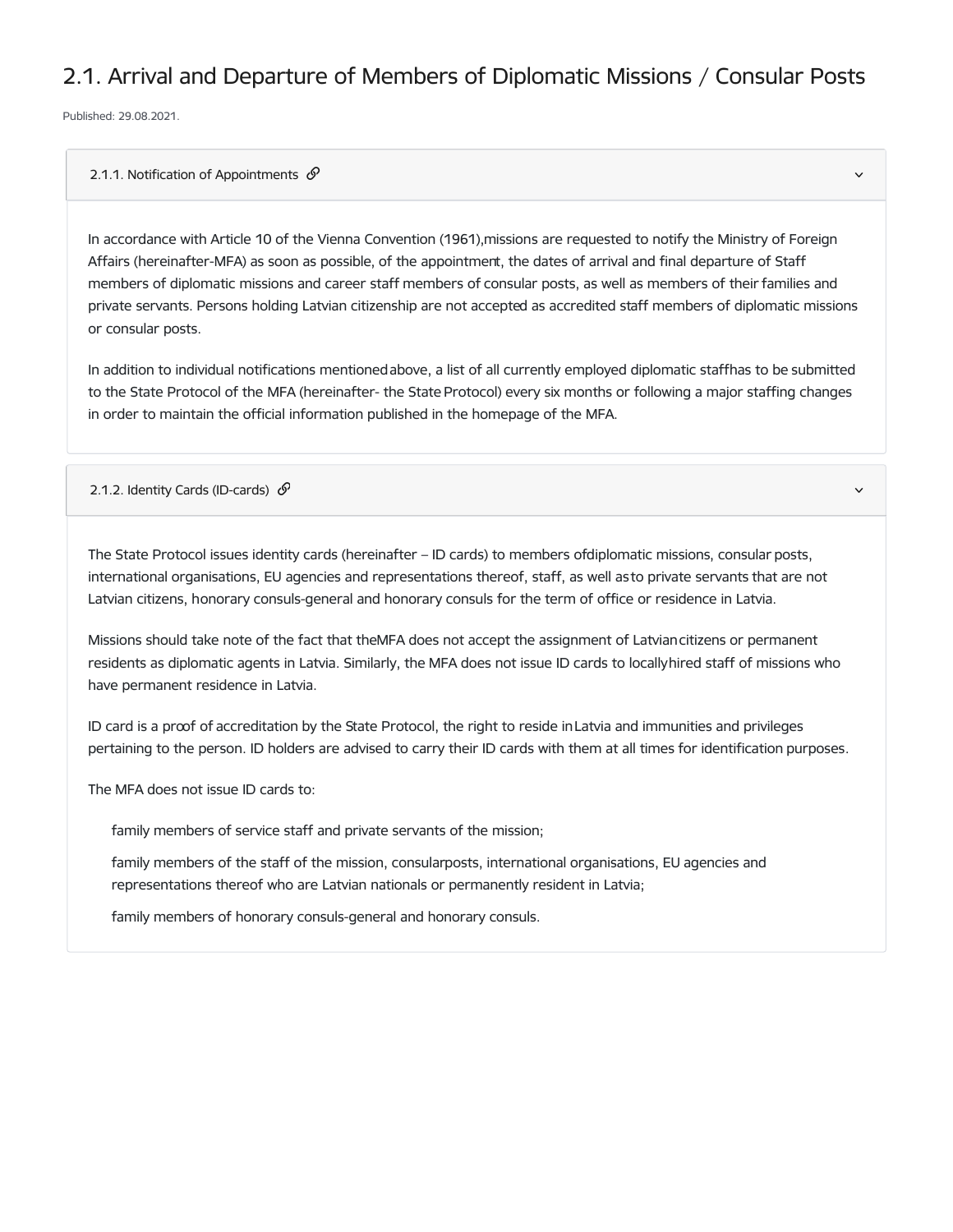Persons subject to accreditation are issued ID cards of six categories (A, B, C, D, E, F), depending on their status and eligibility to privileges and immunities:

category A (red) – to heads of mission and members of the mission who enjoy privileges and immunities under international law;

category B (yellow) – to members of administrative and technical staff of mission who enjoyrestricted privileges and immunities under international law;

category C (white) – to heads and members of the representations of international organisations who enjoy privileges and immunities according to relevant international treaties;

category D (blue) – to career consular officers who enjoy privileges and immunities under international law;

category E (grey) – to honorary consuls of foreign states;

category F (green) – to members of the service staff of a mission and to private servants.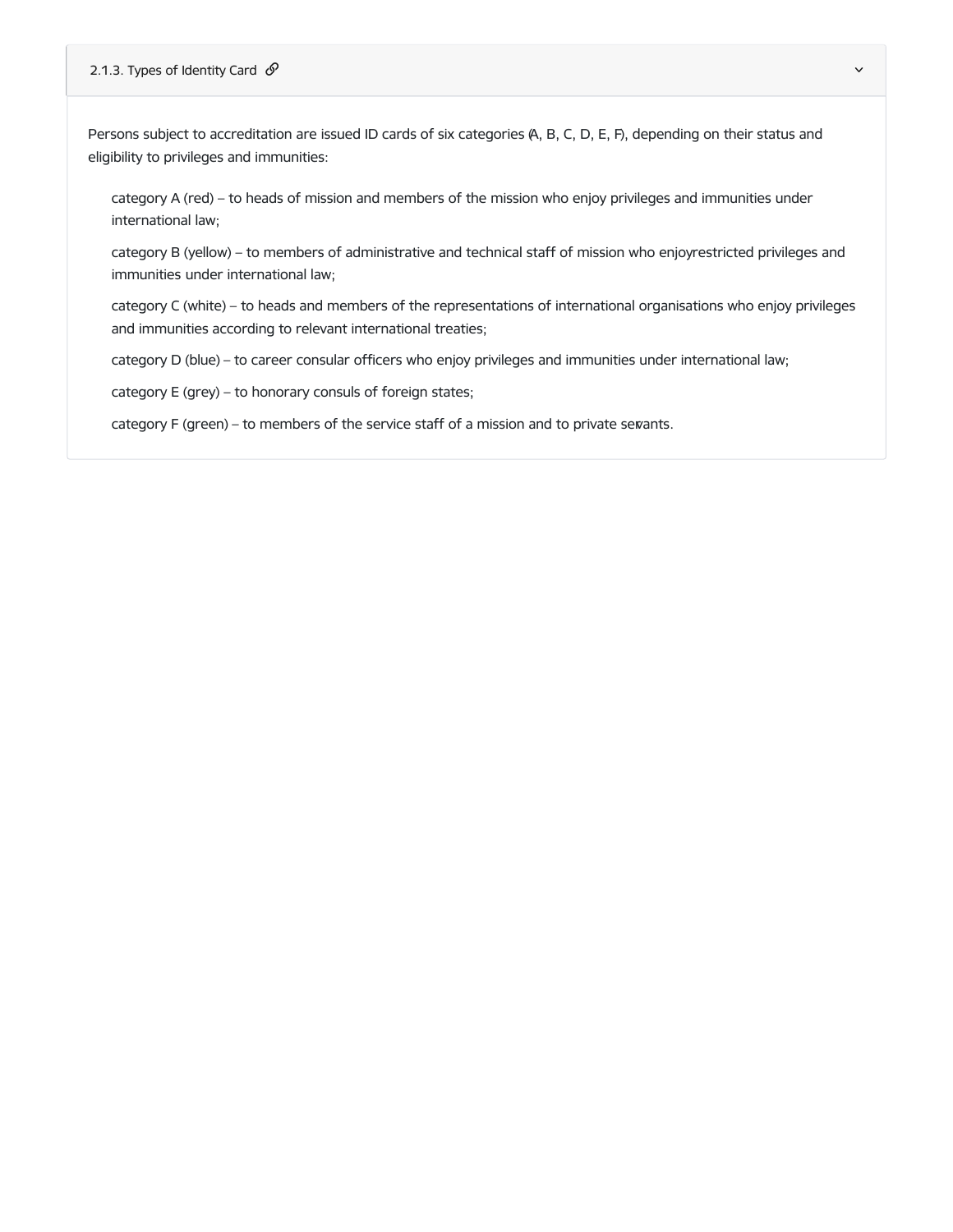For accreditation of a new staff member, the following documents shall be submitted to the State Protocol within 5 work days of arrival in Latvia or prior to the arrival when possible:

an original of application form which is avalable on the English version of theMFA's website under "State Protocol" -Standard forms. Filled in electronically or by hand using block letters;

a scanned copy of the passport (pages of personal data and position of person where applicable);

1 (one) passport quality photo, not older than six months. The photo should be firmly attached or inserted in the electronic application on the indicated location;

a verbal note conveying an express request to issue an ID card.Other relevant information may be included;

a copy of the ID card issued by the residence state fornon-resident staff of diplomatic missions only.

In addition to the documents mentioned above, those staff members intent on being accredited to the Republic of Latvia and residing outside the Schengen area, prior to applying for the ID card, shall have to obtain a national visa of category "D" at a Latvian diplomatic or consular representation, except as provided by bilateral agreements on the waiving of visa requirements for entry and staying in the Republic of Latvia.

The ID cards of departing staff members as well as their family members are to be returned to the State Protocol within a week of their final departure from Latvia or termination of their functions. The State Protocol may delay theissuance of an ID card to a newcomer until the predecessor and his family members have returned their identity cards.

An ID card is issued for a period of three years, unless the validity of the person's passport is shorter. Where a person is expected to leave in a period less than three years, the ID cardmay be issued for the period of time specified.

Based on the Schengen Borders Code, accredited members of diplomatic missions and of consular representations and their families may, as a rule, enter the territory of the EU Member States on presentation of theID card issued by the Ministry of Foreign Affairs and of a valid travel document. Please, note, that the ID card alone is not considered a valid travel document within the Schengen Area.

[Application](https://www.mfa.gov.lv/en/media/2362/download) form for ID card (MS Word)  $\boxed{D}$ 

 $\boxed{\bullet}$  [Application](https://www.mfa.gov.lv/en/media/2361/download) form for ID card (PDF)  $\boxed{\updownarrow}$ 

2.1.5. Lost ID Card  $\mathcal{O}$ 

If your ID card is stolen, please immediately inform the nearest Police Station. If a copy of the Police report alongwith an explanatory verbal note is received, a replacement ID with validity identical to the stolen one will be issued with noother documents required. In case no report has been attached, all documents specified i[nsection](https://www.mfa.gov.lv/en/2-diplomat-latvia#214-accreditation-new-staff-members) 2.1.4. have to be supplied.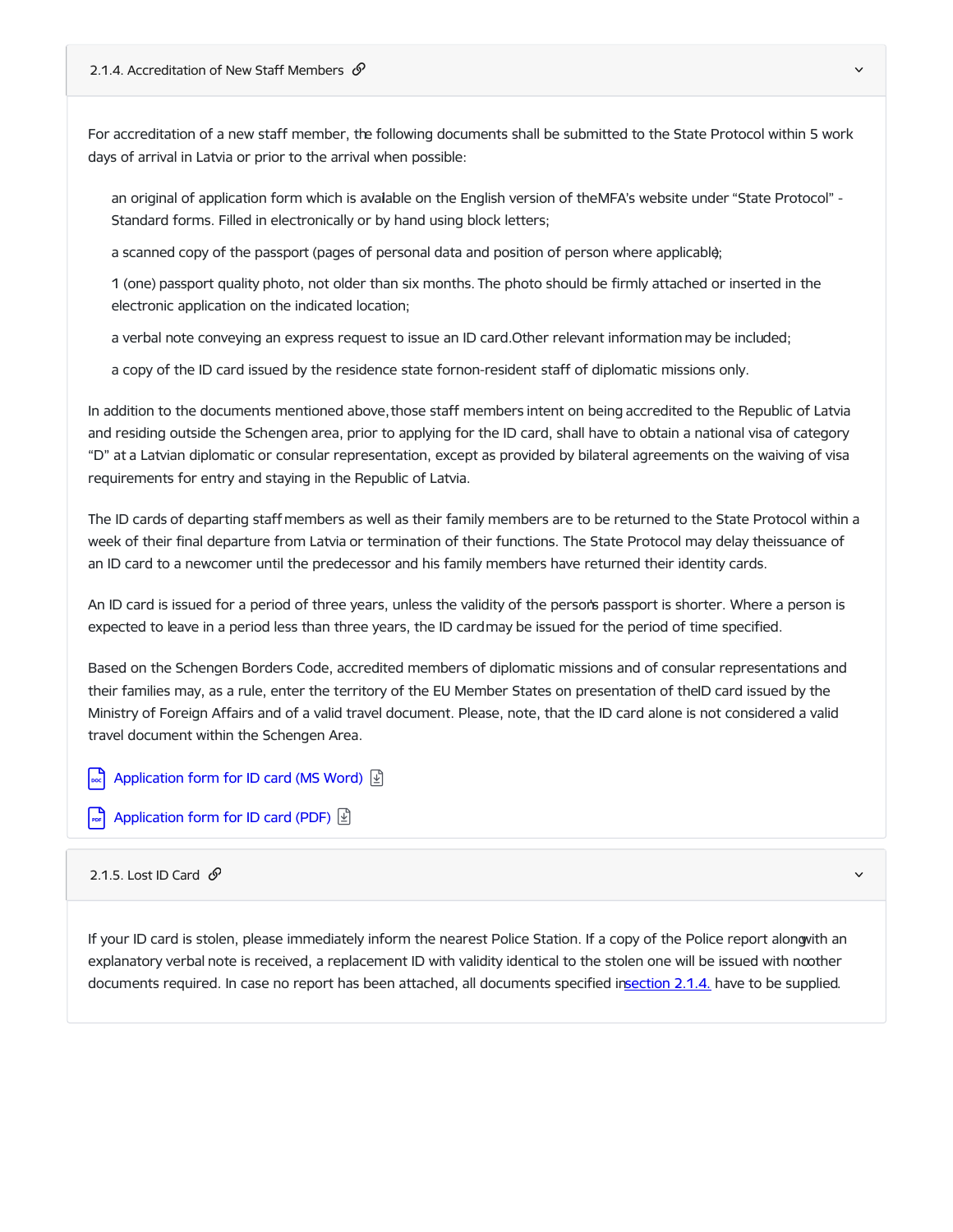The procedure for extension of accreditation and subsequent issuance of ID cards verifying this fact, is identical to that of registration of new staff members (see [section](https://www.mfa.gov.lv/en/2-diplomat-latvia#214-accreditation-new-staff-members) No. [2.1.4.](https://www.mfa.gov.lv/en/2-diplomat-latvia#214-accreditation-new-staff-members)). The expired ID card may be attached to the verbal note conveying accreditation request or returned to the State Protocol separately after expiration. Application for extension of accreditation has to be submitted one month prior to the expiry of the existing term.

## 2.1.7. Family Members  $\mathscr O$  and the contract of the contract of the contract of the contract of the contract of the contract of the contract of the contract of the contract of the contract of the contract of the contract

Family members of the accredited staffmembers, if they are not citizens or permanent residentsof the Republic of Latvia, are issued ID cards of the same category as the accredited person. They enjoy the same diplomatic or consular immunities and privileges in the territory of the Republic of Latvia as the accredited person.

The following persons are eligible for accreditation as family members of a staff member accredited or eligible for accreditation by the MFA:

spouse of the person concerned. This applies both to officially registered andnon-registered marriages, the only criterion is the recognition of the marriage by the government of the sending state concerned. This recognition may be demonstrated by a copy of the marriage certificate or any other confirmation provided by the respective Ministry of Foreign Affairs on recognition of the person as a spouse by the government of the sending state;

unmarried children under the age of 18 who reside exclusively in the principal household or join the household during visits to Latvia;

unmarried children under the age of24 attending an institution of graduate studies in Latvia on a full-time basisand residing exclusively in the principal household.

In exceptional cases ID cards may be issued to other persons, if theaccredited person regards them as members ofthe family and is able to substantiate beyond reasonable doubt that the person in questionis a part of the principal household and cannot be separated. Each such case is considered on an individual basis upon receipt of a verbal note or letter.

For registration, each family member shall fill out the application form (see [section](https://www.mfa.gov.lv/en/2-diplomat-latvia#214-accreditation-new-staff-members) No. [2.1.4.](https://www.mfa.gov.lv/en/2-diplomat-latvia#accreditation-new-staff-members)) individually and a copy of his/her passport shall be included, together witha single photo. For infants, the application form may be filled-in and signed by a parent or a legal guardian in his/her stead.